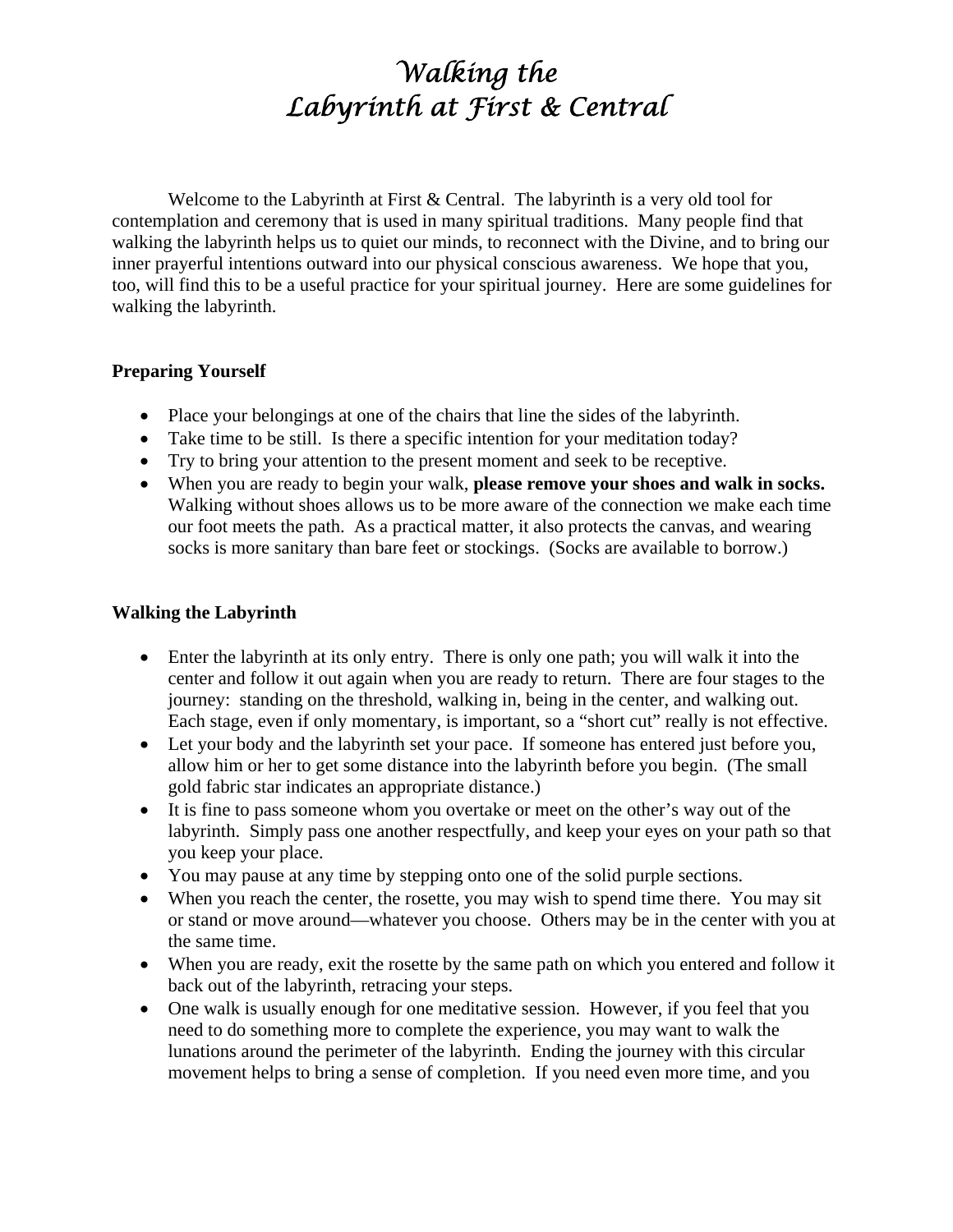would not be usurping someone else's turn to enter the labyrinth, you may choose to walk the labyrinth again.

## **While You Are Walking**

• There are as many ways to walk the labyrinth as there are people, and each experience is different. You may want to try some of the following ideas.

--Quiet your mind and choose to let all thoughts go when they present themselves.

--Meditate on a particular word, idea, or prayer-petition as you walk.

--Read or ponder a particular portion of scripture or other writing as you walk.

--Just walk! Let the walking be the work. Mindful walking is a powerful meditation.

• Be attentive to yourself. Pay attention to the interactions of your body and the labyrinth, as well as to other feelings. Notice images or thoughts that occur, but don't judge your experience. Just allow the experience, and pay attention. Listen. Listen to yourself. Listen for the Spirit. *Listen!*

## **When You Finish Your Walk**

- Return to the chair where you left your things.
- Feel free to sit as long as you like, to reflect on your experience and perhaps to write down any insights that you want to capture while the experience is still fresh.
- When the time feels right, put on your shoes and leave quietly. If you borrowed a pair of socks, please leave them in the designated basket.
- If you would like to share your experience, or ask any questions or offer suggestions, we have a "Comments" sheet for that purpose on the information table.

We invite you to make the labyrinth a regular part of your spiritual practice. Our hours are:

Wednesdays, from 11 a.m. to 7 p.m.

\*On the rare occasion that a schedule change is necessary, the rescheduled date will be posted in advance.

**First & Central Presbyterian Church 1101 North Market Street Wilmington, Delaware 19801**